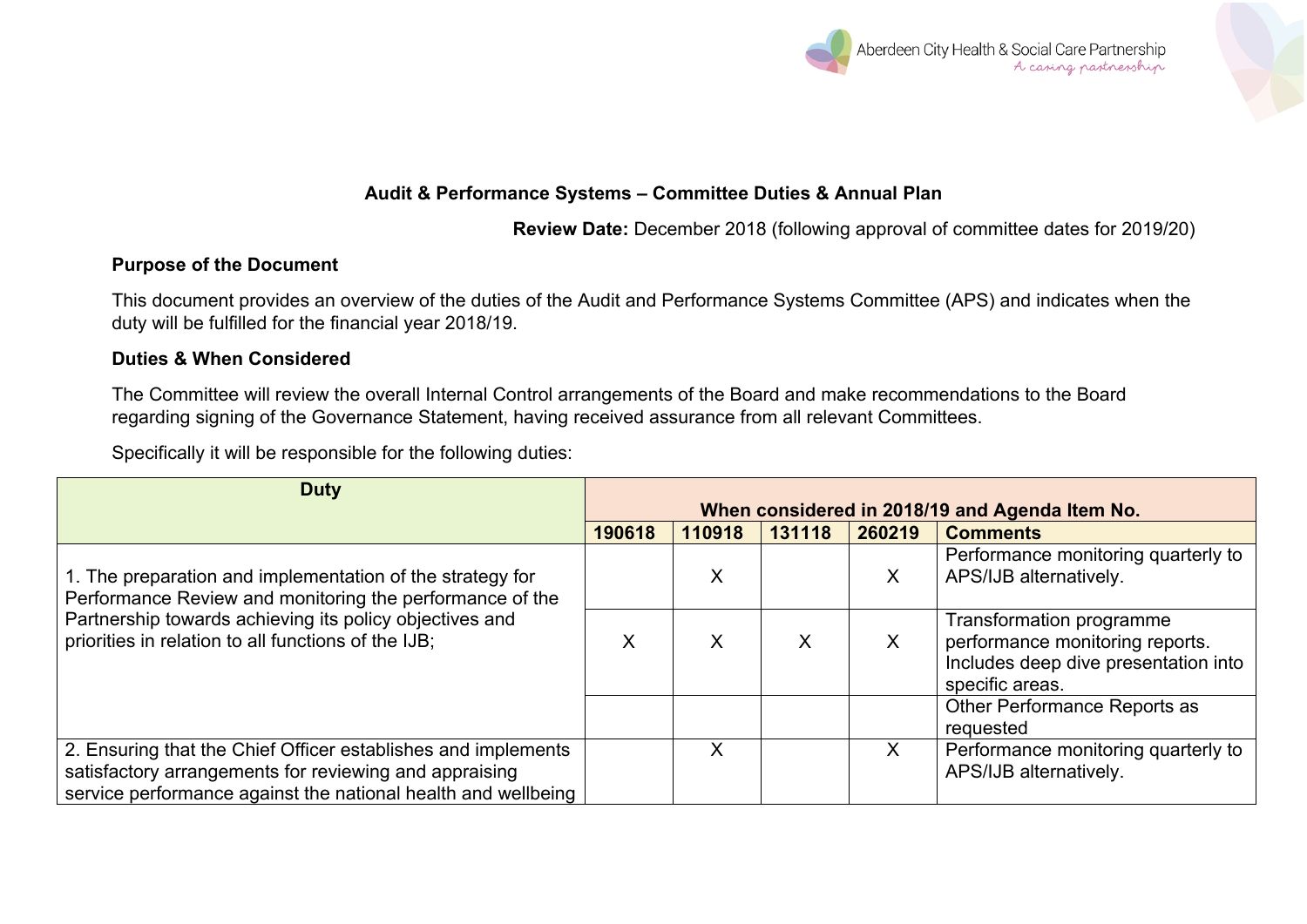|                                                                                                                                                                                                                                                               |                                                |              |              |        | Aberdeen City Health & Social Care Partnership<br>A casing partnership                                                                                         |  |
|---------------------------------------------------------------------------------------------------------------------------------------------------------------------------------------------------------------------------------------------------------------|------------------------------------------------|--------------|--------------|--------|----------------------------------------------------------------------------------------------------------------------------------------------------------------|--|
| <b>Duty</b>                                                                                                                                                                                                                                                   | When considered in 2018/19 and Agenda Item No. |              |              |        |                                                                                                                                                                |  |
|                                                                                                                                                                                                                                                               | 190618                                         | 110918       | 131118       | 260219 | <b>Comments</b>                                                                                                                                                |  |
| outcomes, the associated core suite of indicators and other<br>local objectives and outcomes and for reporting this                                                                                                                                           |                                                | $\sf X$      |              |        | Annual review of the performance<br>monitoring framework & reporting.                                                                                          |  |
| appropriately to the Committee and Board.                                                                                                                                                                                                                     |                                                |              |              | X      | Annual review of the Board<br><b>Assurance &amp; Escalation Framework.</b>                                                                                     |  |
| The performance systems scrutiny role of the Committee is<br>underpinned by an Assurance Framework which itself is<br>based on the Board's understanding of the nature of risk to its<br>desired priorities and outcomes and its appetite for risk<br>taking. |                                                |              |              | X      | APS ToRs have been reviewed<br>directly by the IJB. Ensure this, and<br>rest of scheme of governance, is<br>considered by APS prior to IJB in<br>the new year. |  |
| This role will be reviewed and revised within the context of the<br>Board and Committee reviewing these Terms of Reference<br>and the Assurance Framework to ensure effective oversight<br>and governance of the partnership's activities.                    |                                                |              |              |        |                                                                                                                                                                |  |
| 3. Acting as a focus for value for money and service quality<br>initiatives;                                                                                                                                                                                  | $\sf X$                                        | $\mathsf{X}$ | $\sf X$      | X      | Reactive. Example of the living<br>wage processes.                                                                                                             |  |
| 4. To review and approve the annual audit plan on behalf of<br>the IJB,                                                                                                                                                                                       |                                                |              |              | X      | Last considered and approved Apr<br>18.                                                                                                                        |  |
| receiving reports, overseeing and reviewing actions taken on<br>audit recommendations and reporting to the Board;                                                                                                                                             | X                                              | $\mathsf{X}$ | $\mathsf{X}$ | X      | Internal audit reports received as<br>per the internal audit plan, from both<br><b>ACC &amp; NHSG</b>                                                          |  |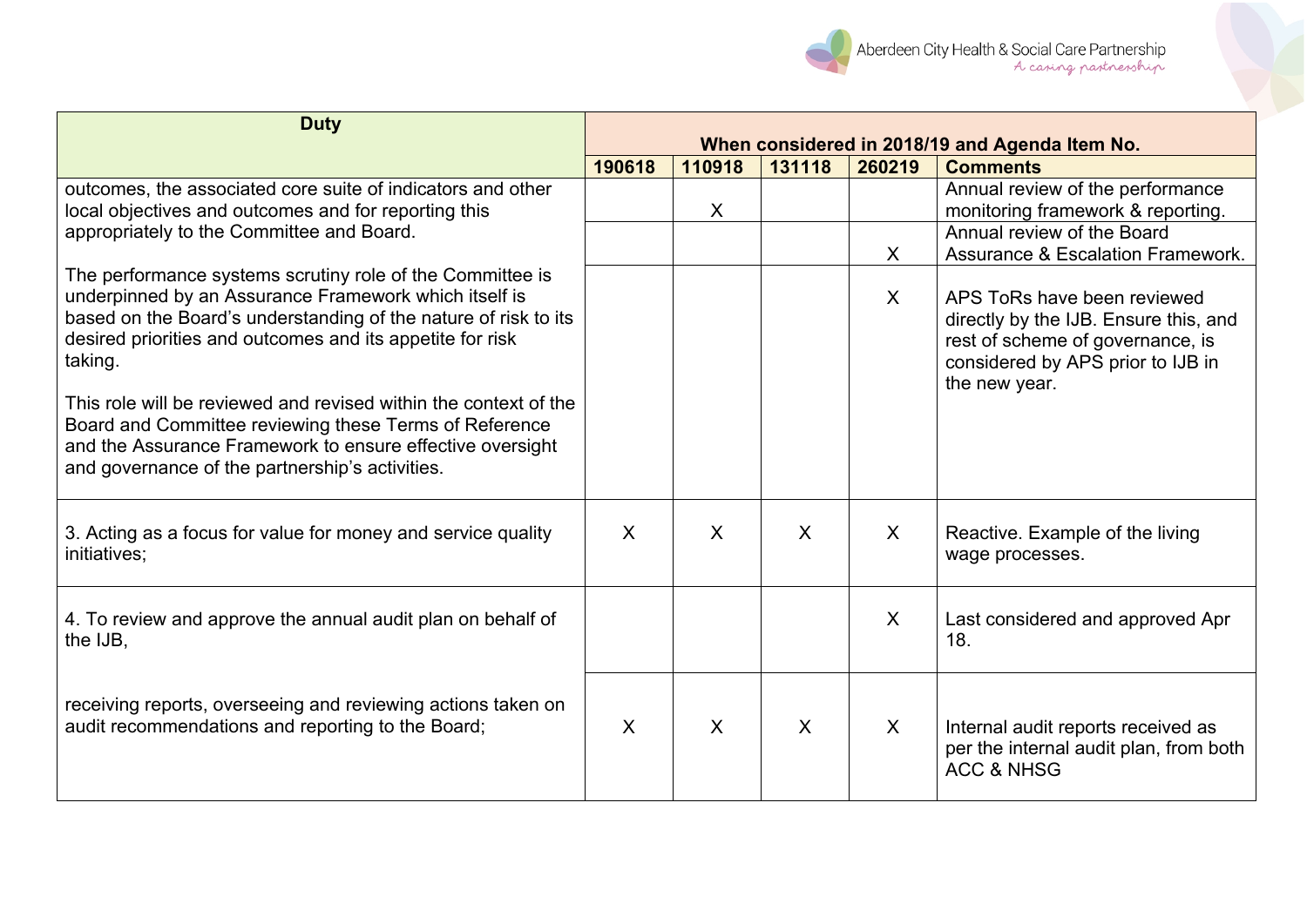|                                                                                                                                                                                                                                                               |                                                |              |              |              | Aberdeen City Health & Social Care Partnership<br>A casing partnership                                                                                                                         |  |  |
|---------------------------------------------------------------------------------------------------------------------------------------------------------------------------------------------------------------------------------------------------------------|------------------------------------------------|--------------|--------------|--------------|------------------------------------------------------------------------------------------------------------------------------------------------------------------------------------------------|--|--|
| <b>Duty</b>                                                                                                                                                                                                                                                   | When considered in 2018/19 and Agenda Item No. |              |              |              |                                                                                                                                                                                                |  |  |
|                                                                                                                                                                                                                                                               | 190618                                         | 110918       | 131118       | 260219       | <b>Comments</b>                                                                                                                                                                                |  |  |
| 5. Monitoring the annual work programme of Internal Audit,<br>including ensuring IJB oversight of the clinical and care audit<br>function and programme to ensure this is carried out<br>strategically;                                                       | $\sf X$                                        | $\sf X$      | $\mathsf{X}$ | $\mathsf{X}$ | Internal audit plan, annual report &<br>reports as required.                                                                                                                                   |  |  |
| 6. To consider matters arising from Internal and External<br>Audit reports;                                                                                                                                                                                   | $\mathsf{X}$                                   | $\sf X$      | $\mathsf{X}$ | X            | Each meeting as required, as per<br>internal/external audit plans                                                                                                                              |  |  |
| 7. Review on a regular basis actions planned by management<br>to remedy weaknesses or other criticisms made by Internal or<br><b>External Audit.</b>                                                                                                          | $\mathsf{X}$                                   | $\mathsf{X}$ | $\mathsf{X}$ | $\sf X$      | Each meeting as required, as per<br>internal/external audit plans                                                                                                                              |  |  |
| 8. To support the IJB in ensuring that the strategic integrated<br>assurance and performance framework is working effectively,<br>and that escalation of notice and action is consistent with the<br>risk tolerance set by the Board.                         |                                                | $\sf X$      |              |              |                                                                                                                                                                                                |  |  |
| 9. To support the IJB in delivering and expecting cooperation<br>in seeking assurance that hosted services run by partners are<br>working effectively in order to allow Aberdeen City IJB to sign<br>off on its accountabilities for its resident population. |                                                |              |              |              | Potential for an audit on hosted<br>services from PWC. This needs to<br>be confirmed.<br>Scheme of delegation has been<br>drafted. External input would be<br>appreciated re. hosted services. |  |  |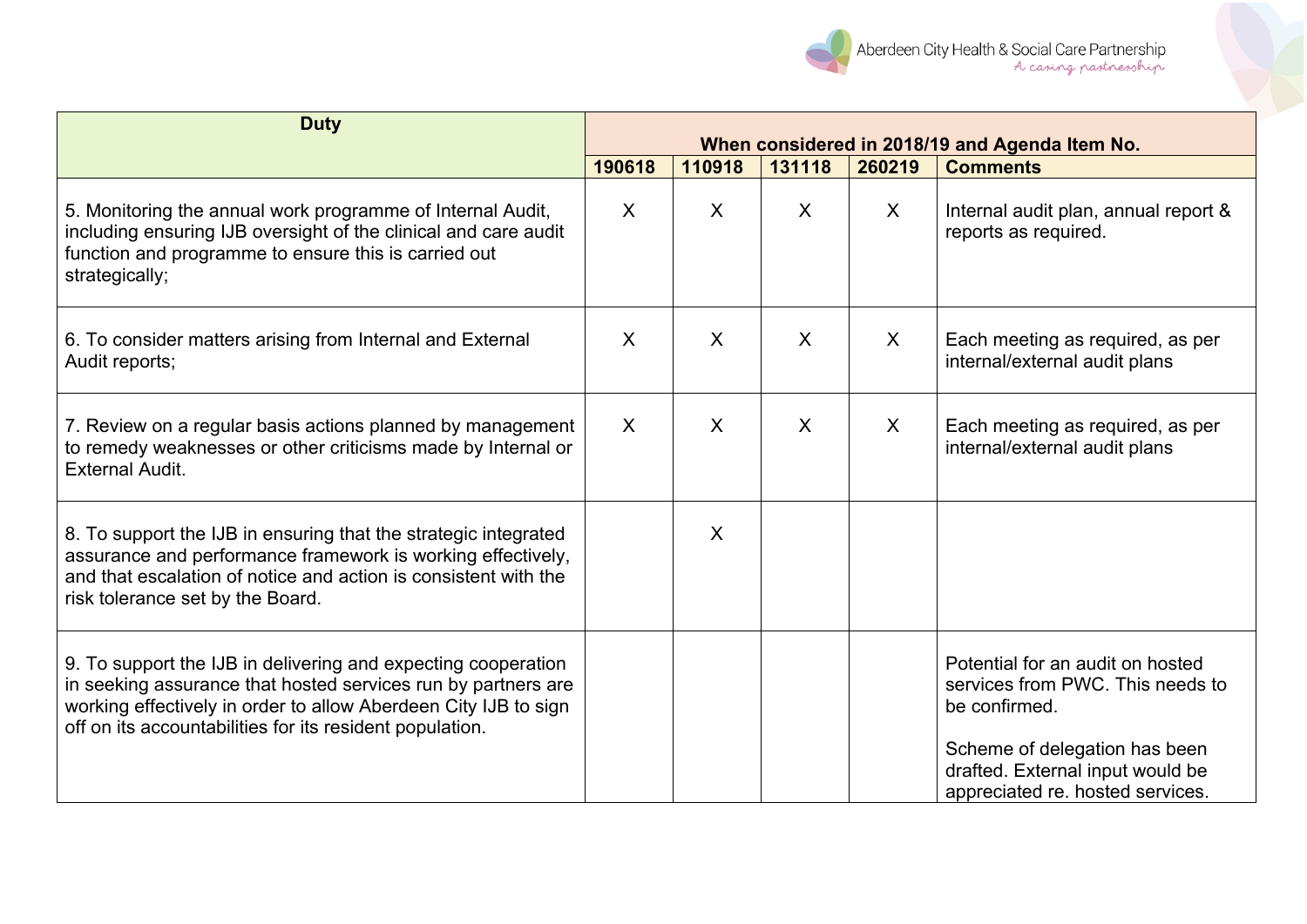| <b>Duty</b>                                                                                                                                                                 | When considered in 2018/19 and Agenda Item No. |              |        |              |                                                                                                                                                                                                           |  |  |
|-----------------------------------------------------------------------------------------------------------------------------------------------------------------------------|------------------------------------------------|--------------|--------|--------------|-----------------------------------------------------------------------------------------------------------------------------------------------------------------------------------------------------------|--|--|
|                                                                                                                                                                             | 190618                                         | 110918       | 131118 | 260219       | <b>Comments</b>                                                                                                                                                                                           |  |  |
| 10. Review risk management arrangements, receive annual<br>Risk Management updates and reports and annually review<br>with the full Board the IJB's risk appetite document. |                                                | X            |        |              | Reviewed risk appetite statement &<br>strategic risk register, following<br>workshop in April, prior to<br>consideration by IJB in August.<br>Update report reviewing current risk<br>processes expected. |  |  |
| 11. Ensure existence of and compliance with an appropriate<br>Risk Management Strategy.                                                                                     |                                                | $\mathsf{X}$ |        |              | Connected to 10 (one fulfils other)                                                                                                                                                                       |  |  |
| 12. Reporting to the IJB on the resources required to carry<br>out Performance Reviews and related processes;                                                               |                                                |              |        |              | Going through a process as an Exec<br>Team to do a service review.                                                                                                                                        |  |  |
| 13. To consider and approve annual financial accounts and<br>related matters;                                                                                               | $\mathsf{X}$                                   |              |        |              | Audited annual accounts.                                                                                                                                                                                  |  |  |
| 14. Approve & understand the sources of assurance used in<br>the annual governance statement                                                                                |                                                |              |        | $\mathsf{X}$ | Review of annual governance<br>statement                                                                                                                                                                  |  |  |
| 15. Review the Annual Performance Report to assess<br>progress towards the implementation of the Strategic Plan                                                             |                                                | X            |        |              | Review of annual report.                                                                                                                                                                                  |  |  |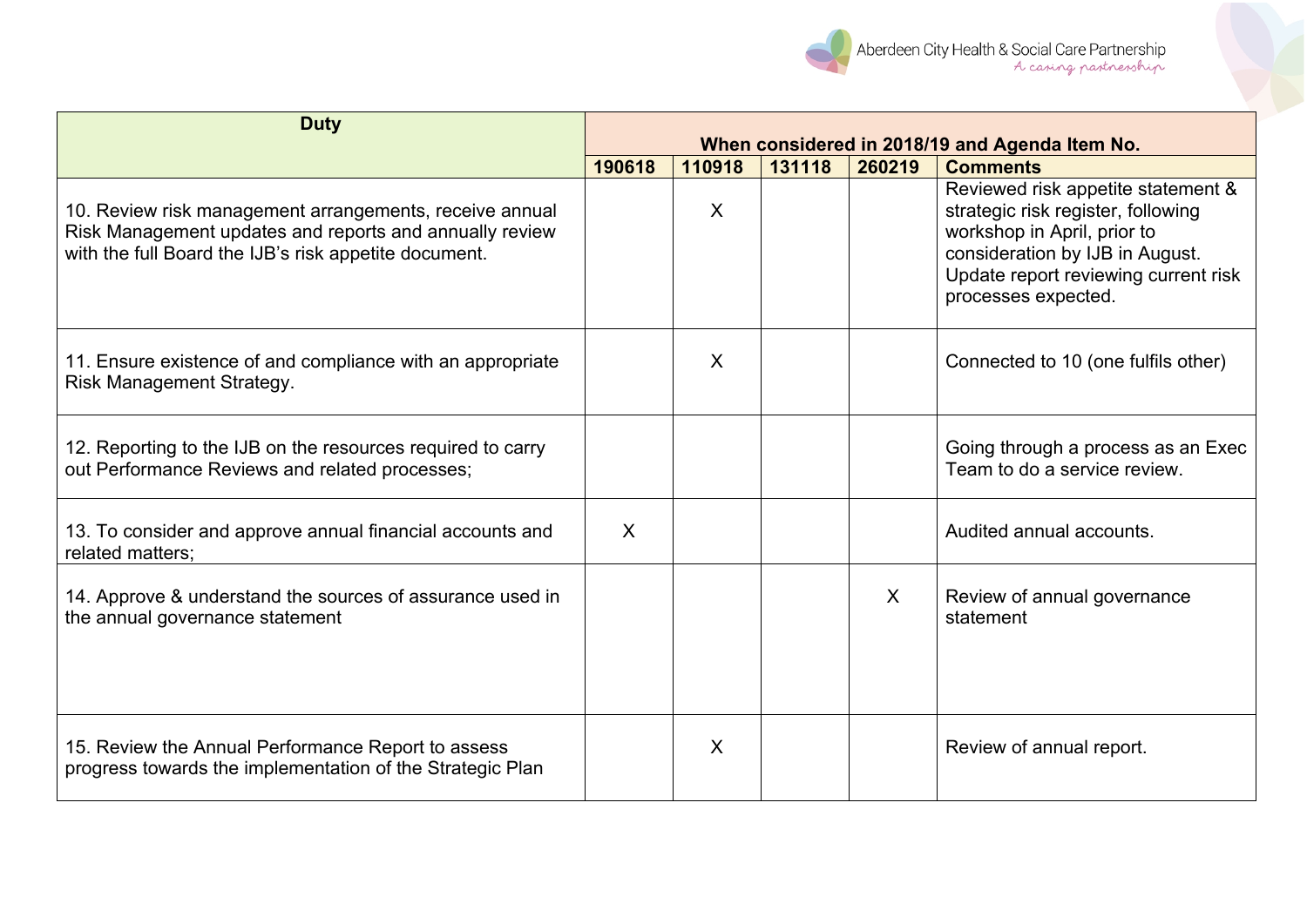|                                                                                                                                                                                                                                                                                                                                                                 |         |                                                |              |         | Aberdeen City Health & Social Care Partnership<br>A casing partnership                                                                                                                       |  |  |
|-----------------------------------------------------------------------------------------------------------------------------------------------------------------------------------------------------------------------------------------------------------------------------------------------------------------------------------------------------------------|---------|------------------------------------------------|--------------|---------|----------------------------------------------------------------------------------------------------------------------------------------------------------------------------------------------|--|--|
| <b>Duty</b>                                                                                                                                                                                                                                                                                                                                                     |         | When considered in 2018/19 and Agenda Item No. |              |         |                                                                                                                                                                                              |  |  |
|                                                                                                                                                                                                                                                                                                                                                                 | 190618  | 110918                                         | 131118       | 260219  | <b>Comments</b>                                                                                                                                                                              |  |  |
| 16. To be responsible for setting its own work programme<br>which will include the right to undertake reviews following<br>input from the IJB and any other IJB Committees;                                                                                                                                                                                     | $\sf X$ | $\sf X$                                        | $\sf X$      | $\sf X$ | As requested by the Committees &<br>IJB, or as raised by APS Committee<br>members.<br>Statement of assurance included on<br>agenda at end of every meeting.                                  |  |  |
| 17. The Committee may at its discretion set up short term<br>working groups for review work. Membership of the working<br>group will be open to anyone whom the Committee considers<br>will assist in the task assigned. The working groups will not be<br>decision making bodies or formal committees but will make<br>recommendations to the Audit Committee; |         |                                                |              |         | At the discretion of the committee so<br>cannot comment on when they will<br>be established. Statement of<br>assurance at the end of every<br>meeting provides opportunity to<br>raise this. |  |  |
| 18. Promoting the highest standards of conduct by Board<br>Members; and<br>19. Monitoring and keeping under review the Codes of<br>Conduct maintained by the IJB.                                                                                                                                                                                               |         |                                                | $\mathsf{X}$ |         | <b>Review of Code of Conduct</b>                                                                                                                                                             |  |  |
| 20. Will have oversight of Information Governance<br>arrangements and staffing arrangements as part of the<br>Performance and Audit process.                                                                                                                                                                                                                    |         |                                                |              |         |                                                                                                                                                                                              |  |  |